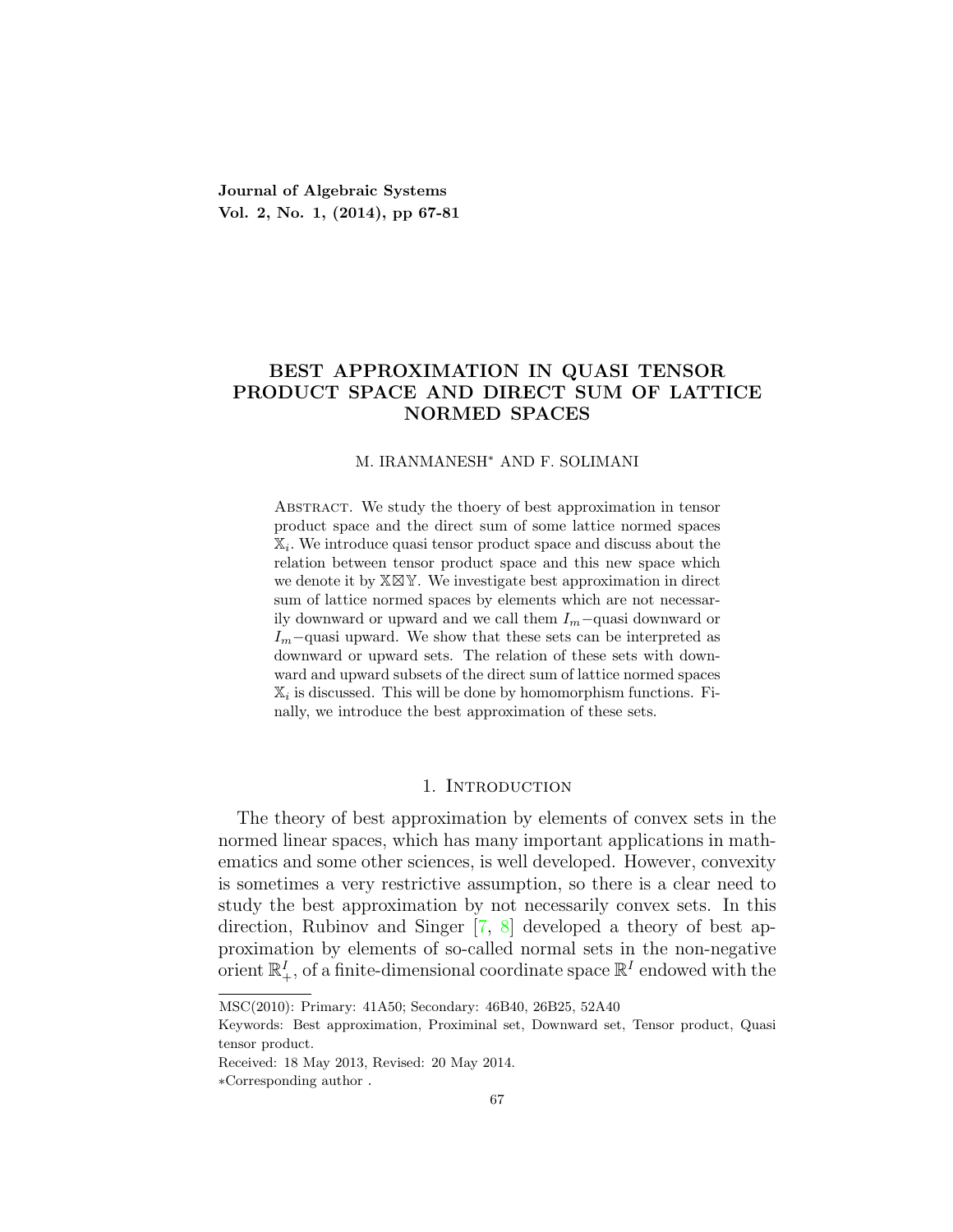max- norm. Martinez-Legaz, Rubinov and Singer in [[3\]](#page-14-2) have developed a theory of best approximation of downward subsets of the space  $\mathbb{R}^I$ . Downward sets play an important role in some parts of mathematical economics (see e.g., [[2\]](#page-14-3)) and game theory. Also Mohebi and Rubinov [\[5](#page-14-4)] generalized these concepts and developed the theory of best approximation by closed normal and downward subsets of a Banach lattice X with a strong unit **1***.* Therefore study of these concepts in more detail and also examination of the effect of some special operators on normal and downward subsets of Banach lattice spaces, are useful for mathematicians. We use the concept of best approximation by downward subsets of Banach lattice X, to introduce a theory of best approximation in two new spaces which we call them, quasi tensor product space and direct sum of lattice normed spaces. The structure of the paper is as follows: In Section 3 we present some preliminary results. In Section 2 we investigate best approximation in quasi tensor product of lattice normed spaces by elements of downward sets. In particular, we show that the least element of the set of best approximations exists. In Section 4 we investigate best approximation in direct sum of lattice normed spaces by elements which are called "*Im−*quasi downward sets". Then we discuss about the relation of *Im−*quasi downward sets, downward sets and upward sets. In Section 5 we define positive *Im−*quasi downward sets and discuss about its relations to *Im−*quasi downward sets.

### 2. Preliminaries

Let  $X$  be a normed vector space. For a nonempty subset  $W$  of  $X$ and  $x \in \mathbb{X}$ , define

$$
d(x, \mathbb{W}) = in f_{w \in \mathbb{W}} ||x - w||. \tag{1}
$$

Recall that a point  $w_0 \in \mathbb{W}$  is called a best approximation for  $x \in \mathbb{X}$  if

$$
||x - w_0|| = d(x, W).
$$
 (2)

If each  $x \in \mathbb{X}$  has at least one best approximation  $w_0 \in \mathbb{W}$ , then W is called a proximinal subset of X. Let  $W \subseteq X$  and  $x \in X$ , we denote by  $P_{W}(x)$ , the set of all best approximations of x in W. Therefore

<span id="page-1-0"></span>
$$
\mathbf{P}_{\mathbb{W}}(x) := \{ w \in \mathbb{W} : ||x - w|| = d(x, \mathbb{W}) \}. \tag{3}
$$

It is well-known that if W is closed then  $\mathbf{P}_\mathbf{W}(x)$  is a closed and bounded subset of X. If  $x \in X$  then  $P_{\mathbb{W}}(x)$  is located in the boundary of W*.* Let X be a lattice vector space with the strong unit **1***.* Using **1***,* we define a norm on X by

$$
||x|| := \inf \{ \lambda \ge 0 : |x| \le \lambda \mathbf{1} \},\tag{4}
$$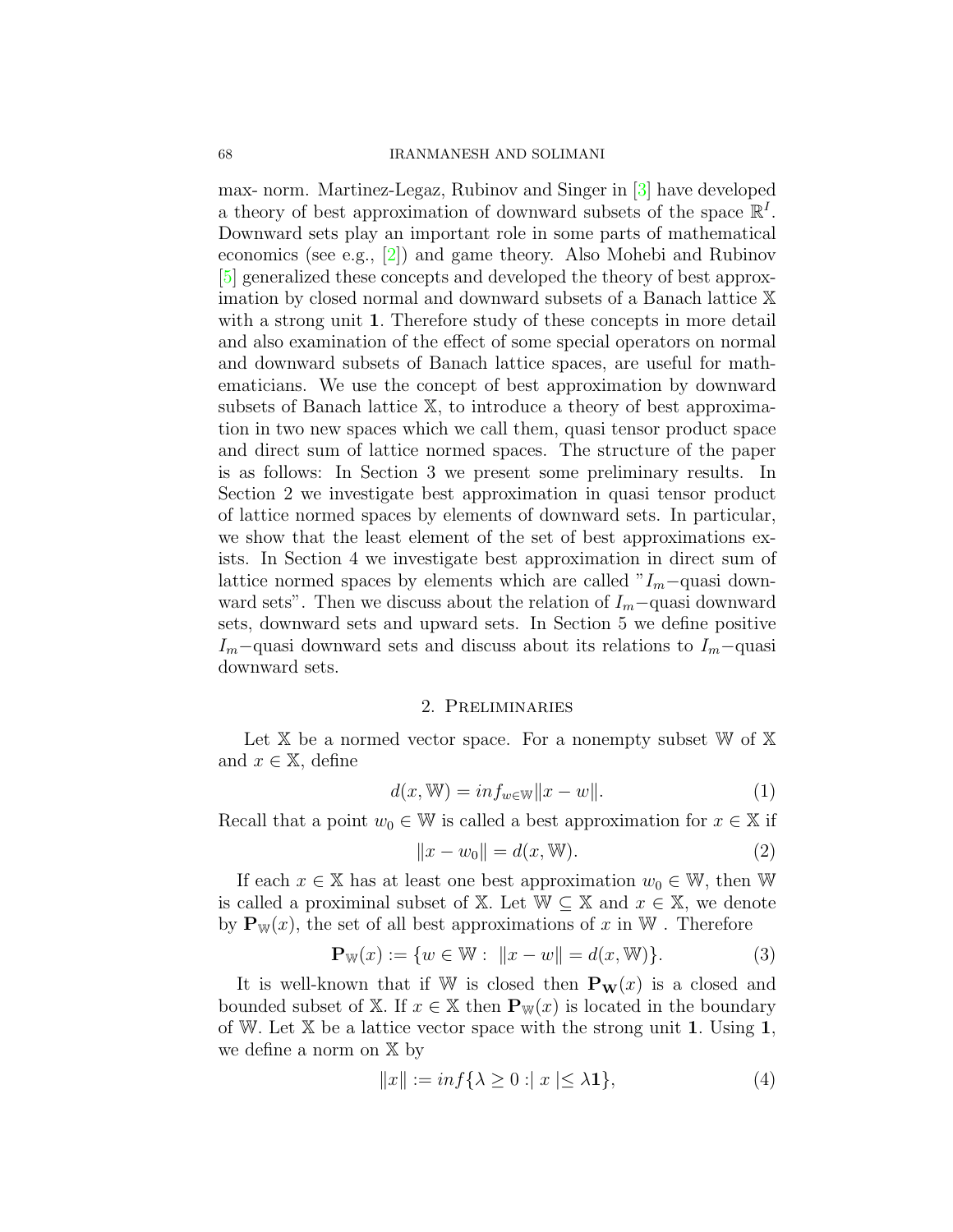and notice the ball

<span id="page-2-1"></span>
$$
B(x,r) = \{ y \in \mathbb{X} : x - r1 \le y \le x + r1 \}. \tag{5}
$$

It is clear that

<span id="page-2-0"></span>
$$
|x| \le ||x|| \mathbf{1} \qquad \forall x \in \mathbb{X}.\tag{6}
$$

**Example 2.1.** Let *X* be a vector lattice with a strong unit **1**. The latter means that for each  $x \in \mathbb{X}$  there exists  $\lambda \in \mathbb{R}$  such that  $|x| \leq \lambda \mathbf{1}$ and define

$$
||x|| = \inf\{\lambda > 0 : |x| \le \lambda \mathbf{1}\}.
$$

It is well known (see, for example,  $[10]$  $[10]$ ) that each vector lattice X with a strong unit is isomorphic as a vector ordered space to the space  $C(Q)$ of all continuous functions defined on a compact topological space *Q*. For a given strong unit **1** the corresponding isomorphism  $\psi$  can be chosen in such a way that  $\psi(\mathbf{1})(q) = 1$  for all  $q \in Q$ . The cone  $\psi(K)$ coincides with the cone of all nonnegative functions defined on *Q*. If  $X = C(Q)$  and  $\mathbf{1}(q) = 1$  for all *q*, then

$$
p(x) = \max_{q \in Q} x(q)
$$
 and  $||x|| = \max_{q \in Q} |x(q)|$ .

A well-known example of a vector lattice with a strong unit is the space  $L^{\infty}(S, \Sigma, \mu)$  of all essentially bounded functions defined on a measure space  $(S, \Sigma, \mu)$ . Assume that  $\mathbf{1}(s) = 1$  for all  $s \in S$ , then we have  $p(x) = \text{ess sup}_{s \in S} x(s)$  and  $||x|| = \text{ess sup}_{s \in S} |x(s)|$ .

**Example 2.2.** Let  $X = \mathbb{R} \times Y$ , where Y is a Banach space with a norm  $\|\cdot\|$ , and let  $\mathbb{K} \subset \mathbb{X}$  be the epigraph of the norm:  $\mathbb{K} = \{(\lambda, x) :$  $\lambda \geq ||x||$ . The cone K is closed solid convex and pointed. It is easy to check and well known that  $\mathbf{1} = (1,0)$  is an interior point of K. For each  $(c, y) \in \mathbb{X}$  we have

$$
p(c, y) = \inf \{ \lambda \in \mathbb{R} : (c, y) \le \lambda \mathbf{1} \}
$$
  
=  $\inf \{ \lambda \in \mathbb{R} : (\lambda, 0) - (c, y) \in \mathbb{K} \}$   
=  $\inf \{ \lambda \in \mathbb{R} : (\lambda - c, -y) \in \mathbb{K} \}$   
=  $\inf \{ \lambda \in \mathbb{R} : \lambda - c \ge || - y || \} = c + ||y||.$ 

Hence

$$
||(y, c)|| = \max\{p(y, c), p(-(y, c))\} = \max\{c + ||y||, -c + ||y||\} = |c| + ||y||.
$$

Moreover, we consider the set of all bounded linear functionals from X to complex field C, dual space of X*,* which is denoted by X *∗ .*

Let  $X, Y$  be two Lattice Banach algebras and denote their duals by X *<sup>∗</sup>* and Y *∗* , respectively. We recall (see [[1\]](#page-14-6)) that the uncompleted tensor product of X and Y is the set of all formal expressions  $\sum_{i=1}^{n} x_i \otimes y_i$ ,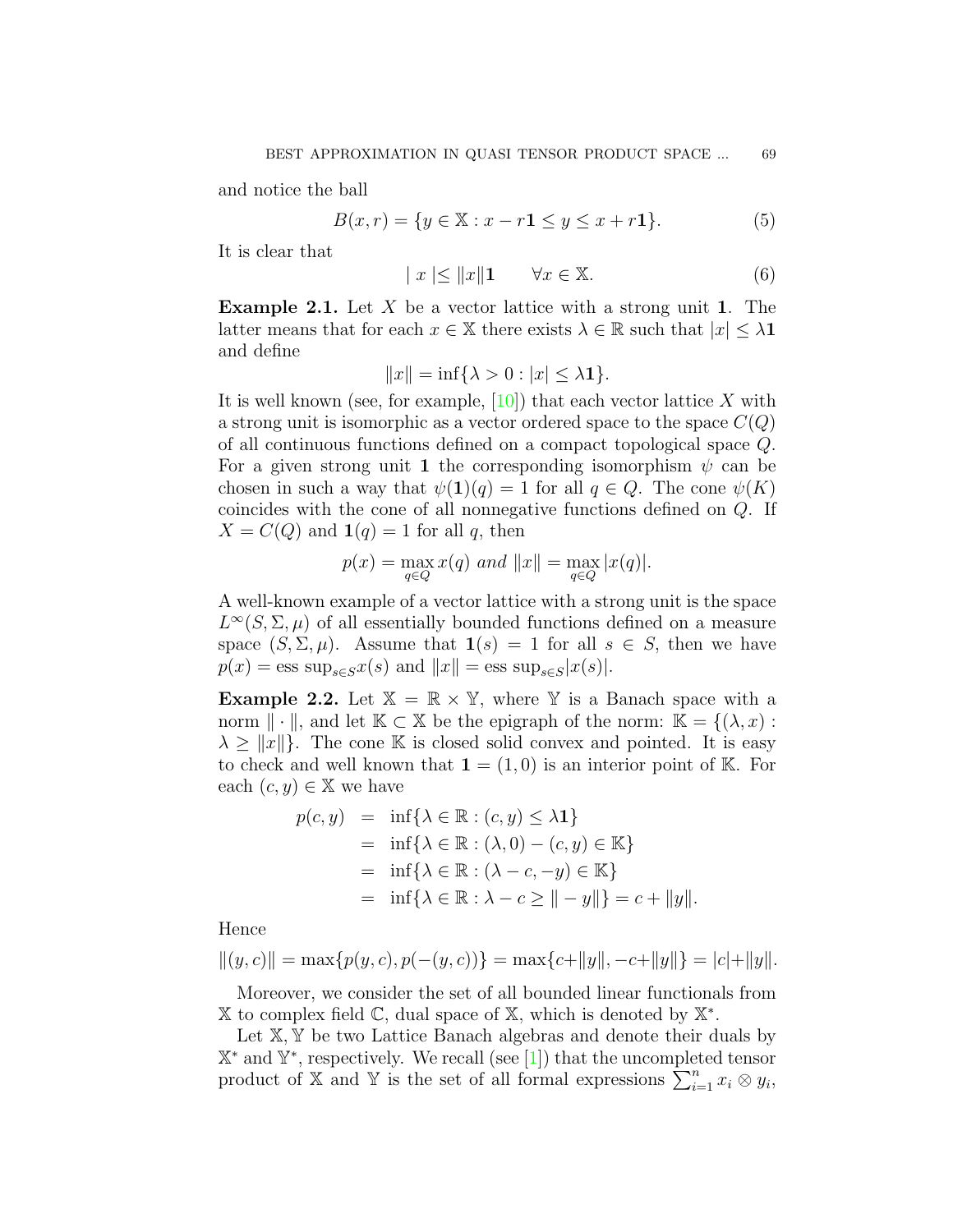where  $x_i \in \mathbb{X}$  and  $y_i \in \mathbb{Y}$  and  $n \in \mathbb{N}$ . We regard such an expression as defining an operator A : X *<sup>∗</sup> →* Y, given by

<span id="page-3-0"></span>
$$
\mathbb{A}(\phi) = \sum_{i=1}^{n} \phi(x_i) y_i \quad \phi \in \mathbb{X}^*.
$$
 (7)

Amongst all these formal expressions, we introduce the relation

$$
\sum_{i=1}^n x_i \otimes y_i \sim \sum_{i=1}^m a_i \otimes b_i,
$$

if both expressions define the same operator from X *∗* to Y*.* This relation is an equivalence relation on the set of all such formal expressions. We shall denote the set of all such equivalence classes by  $X \otimes Y$ . We shall abuse notation in the usual way by referring to the expression  $\sum_{i=1}^{n} x_i \otimes y_i$  as a member of  $X \otimes Y$  when we intend to refer to the equivalence classes of expression containing  $\sum_{i=1}^{n} x_i \otimes y_i$ . We define multiples of  $\sum_{i=1}^n x_i \otimes y_i$  with any  $\alpha \in \mathbb{R}$ , by  $\sum_{i=1}^n \alpha x_i \otimes y_i$ . Similarly, we define addition by

$$
\sum_{i=1}^n x_i \otimes y_i + \sum_{i=n+1}^m x_i \otimes y_i = \sum_{i=1}^m x_i \otimes y_i.
$$

We recall that a complex algebra is a vector space  $A$  over the complex field  $\mathbb C$  in which a multiplication is defined by  $\mathbb A \times \mathbb A \to \mathbb A$  which satisfies

$$
x(yz) = (xy)z,\t\t(8)
$$

$$
(x + y)z = xz + yz, \ x(y + z) = xy + xz,
$$
 (9)

and

$$
\alpha(xy) = (\alpha x)y = x(\alpha y),\tag{10}
$$

for all  $x, y$  and  $z$  in A and all scalars  $\alpha$ . If in addition, A is a Banach space with respect to a norm which satisfies the multiplicative inequality

$$
||xy|| \le ||x|| ||y|| \ (x, y \in A)
$$
\n(11)

and if A contains an element *e* such that *∥e∥* = 1 and

$$
xe = ex = x (x \in A), \tag{12}
$$

then A is called a unital Banach algebra. Let Y be a lattice Banach algebra with the strong unit  $\mathbf{1}_Y$ . We using the order relation on Y to define a partially order relation on X *⊗* Y as follows:

$$
\sum_{i=1}^{n} x_i \otimes y_i \ll \sum_{i=1}^{m} a_i \otimes b_i \Leftrightarrow \sum_{i=1}^{n} \phi(x_i) y_i \le \sum_{i=1}^{m} \phi(a_i) b_i \quad (\forall \phi \in \mathbb{X}^*). \tag{13}
$$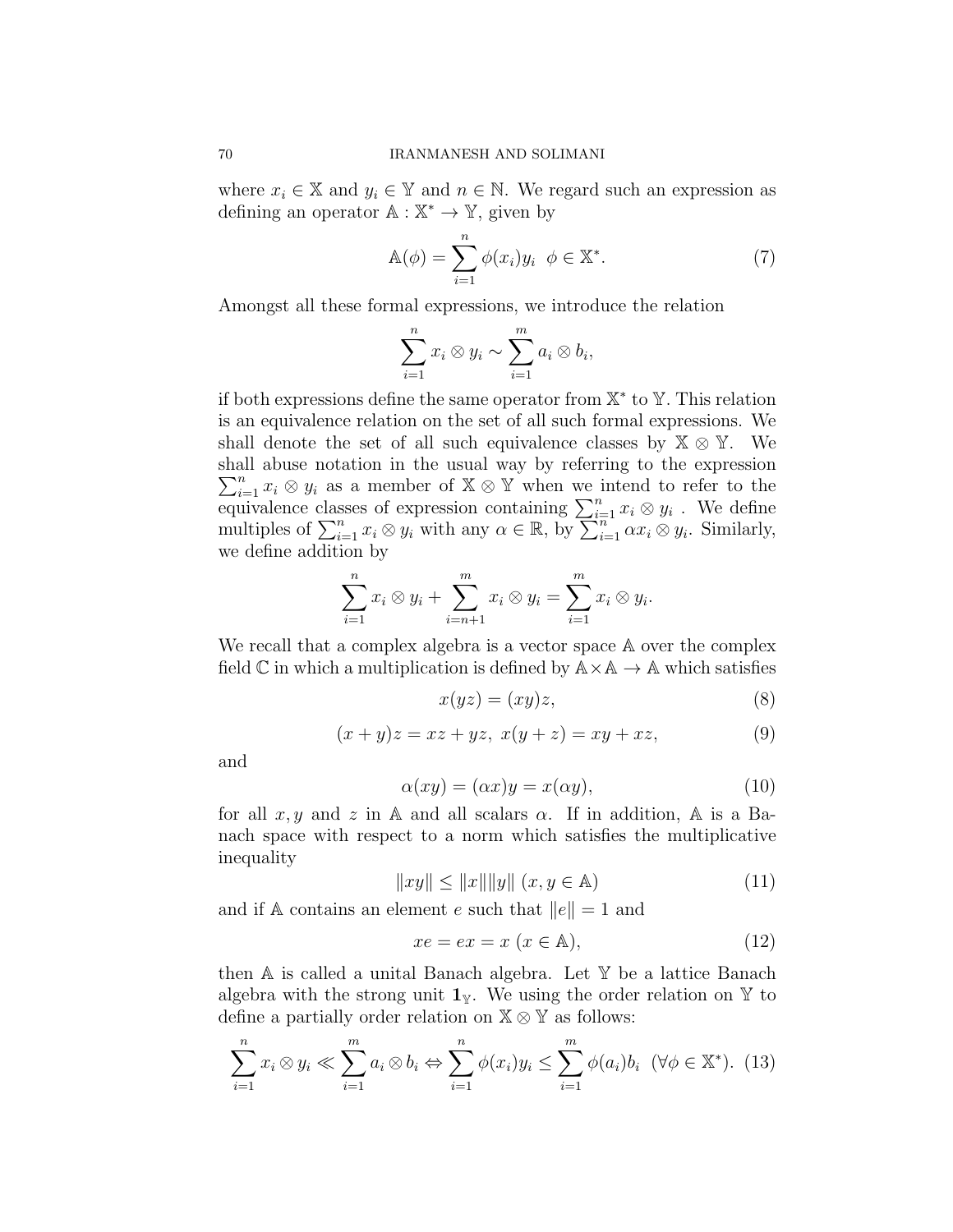We recall (see  $\lceil 1 \rceil$ ) that it is possible to construct various norms on X *⊗* Y using the norms in X and Y*.* The most obvious way to introduce a norm which is independent to its representation, is to assign to  $\sum_{i=1}^{n} x_i \otimes y_i$  its norm when regarded as an operator from  $\mathbb{X}^*$  to  $\mathbb{Y}$ . We define the norm *∥.∥* by:

$$
\|\sum_{i=1}^{n} x_i \otimes y_i\| = \sup\{\|\sum_{i=1}^{n} \phi(x_i)y_i\|, \|\phi\| = 1, \phi \in \mathbb{X}^*\}\qquad(14)
$$

## 3. Downward sets and their Best Approximations in Quasi Tensor Product spaces

**Definition 3.1.** Let  $X, Y$  be two Banach Algebras. A homomorphism from X to Y is a map  $F : X \to Y$  which satisfies the following statements:

$$
F(\alpha x + \beta y) = \alpha F(x) + \beta F(y) \quad (\forall \alpha, \beta \in \mathbb{R}), \tag{15}
$$

$$
F(xy) = F(x)F(y). \tag{16}
$$

We use the notion  $\mathbb{X}^{\times}$  to denote the set of all non-zero homomorphisms from the Banach algebra X to the Banach algebra C*.* By The-orem (1.3.3 [\[6\]](#page-14-7)) if X is a unital abelian Banach algebra then  $X^* \neq \emptyset$ and for all  $f \in \mathbb{X}^{\times}$ , we have  $||f|| = 1$ . Therefor if X is a unital abelian Banach algebra then  $\mathbb{X}^{\times} \subseteq \mathbb{X}^*$  and in expression ([7\)](#page-3-0), we can replace  $\mathbb{X}^*$ with  $X^{\times}$ . We denote the representation of each new equivalence class by the form  $\sum_{i=1}^{n} x_i \boxtimes y_i$ . Also we call the new space, quasi tensor product space and denote it by X ⊠ Y*.* We define a norm *∥.∥*<sup>⊠</sup> on X ⊠ Y by

<span id="page-4-1"></span>
$$
\|\sum_{i=1}^{n} x_i \boxtimes y_i\|_{\boxtimes} = \sup_{\phi \in \mathbb{X}^{\times}} \|\sum_{i=1}^{n} \phi(x_i) y_i\|.
$$
 (17)

<span id="page-4-0"></span>**Lemma 3.2.** *Consider that* X *is a Banach algebra with unit element*  $e_{\mathbb{X}}$ *. Then*  $f(e_{\mathbb{X}}) = 1$ *, for each*  $0 \neq f \in \mathbb{X}^{\times}$ *.* 

*Proof.* Since  $e_{\mathbb{X}} = e_{\mathbb{X}}e_{\mathbb{X}}$  and  $f \in \mathbb{X}^{\times}$ , we have

$$
f(e_{\mathbb{X}}) = f(e_{\mathbb{X}}e_{\mathbb{X}}) = f(e_{\mathbb{X}})f(e_{\mathbb{X}})
$$
\n(18)

then  $f(e_{\mathbb{X}}) = 1$  since  $f \neq 0$ .

**Corollary 3.3.** *Let* X *be a unital abelian Banach algebra and* Y *be a Banach space. Let*  $z = \sum_{i=1}^{n} x_i \otimes y_i$  and  $z_o = \sum_{i=1}^{n} x_i \otimes y_i$ , then  $||z|| \geq ||z_o||$ ⊠.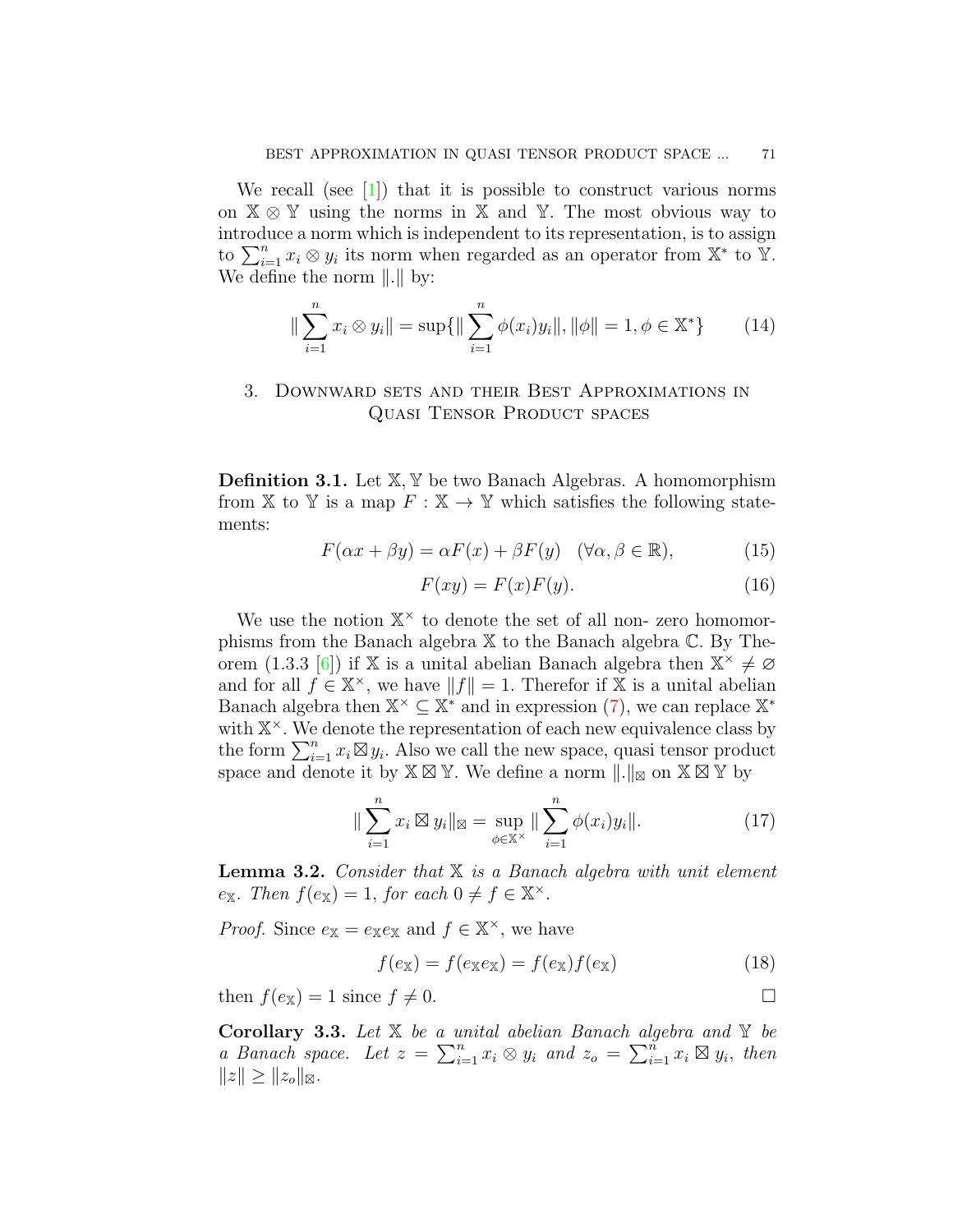*Proof.* Since  $X^{\times} \subseteq X^*$ . We have

$$
||z_o||_{\mathfrak{A}} = \sup_{\phi \in \mathbb{X}^{\times}} || \sum_{i=1}^{n} \phi(x_i) y_i ||
$$
  
 
$$
\leq \sup \{ || \sum_{i=1}^{n} \phi(x_i) y_i ||, ||\phi|| = 1, \phi \in \mathbb{X}^* \} = ||z||.
$$

□

**Corollary 3.4.** *Let* X *be a unital abelian Banach algebra with unit element*  $e_X$  *and*  $Y$  *be a lattice Banach algebra with the strong unit*  $\mathbf{1}_Y$ *,*  $then \|e_{\mathbb{X}} \otimes \mathbf{1}_{\mathbb{Y}}\| = \|e_{\mathbb{X}} \boxtimes \mathbf{1}_{\mathbb{Y}}\|_{\mathbb{X}} = 1.$ 

*Proof.* Suppose  $\phi \in \mathbb{X}^{\times}$ . By Lemma [3.2](#page-4-0),  $\phi(e_{\mathbb{X}}) = 1$ . Thus we get

$$
\|e_{\mathbb{X}}\boxtimes \mathbf{1}_{\mathbb{Y}}\|_{\mathbb{X}}=\sup_{\phi\in\mathbb{X}^{\times}}\|\phi(e_{\mathbb{X}})\mathbf{1}_{\mathbb{Y}}\|=\|\mathbf{1}_{\mathbb{Y}}\|=1,
$$

and

$$
||e_{\mathbb{X}} \otimes \mathbf{1}_{\mathbb{Y}}|| = \sup \{ ||\phi(e_{\mathbb{X}})\mathbf{1}_{\mathbb{Y}}||, ||\phi|| = 1, \phi \in \mathbb{X}^* \}
$$
  
=  $||\mathbf{1}_{\mathbb{Y}}|| \sup \{ ||\phi(e_{\mathbb{X}})||, ||\phi|| = 1, \phi \in \mathbb{X}^* \}$   
=  $||\mathbf{1}_{\mathbb{Y}}|| ||e_{\mathbb{X}}|| = 1.$ 

This completes the proof. □

We define an order relation *≪* on X ⊠ Y as follows:

<span id="page-5-1"></span>
$$
\sum_{i=1}^{n} x_i \boxtimes y_i \ll \sum_{i=1}^{n} a_i \boxtimes b_i \Leftrightarrow \sum_{i=1}^{n} \phi(x_i) y_i \le \phi(a_i) b_i \ \forall \phi \in \mathbb{X}^{\times}.
$$
 (19)

<span id="page-5-0"></span>**Definition 3.5.** (see [\[7](#page-14-0)], [[9](#page-14-8)]) *A set*  $\mathbb{U} \subseteq \mathbb{X}$  *is said to be downward if*  $u \in \mathbb{U}$  *and*  $x \leq u$  *implies*  $x \in \mathbb{U}$ *.* 

**Definition 3.6.** (see [[7](#page-14-0)], [\[9](#page-14-8)]) *A set*  $\mathbb{U} \subseteq \mathbb{X}$  *is said to be upward if*  $u \in \mathbb{U}$ *and*  $x \geq u$  *implies that*  $x \in \mathbb{U}$ .

By definition [3.5](#page-5-0), we get the following results for  $X \boxtimes Y$ , where X is a unital abelian Banach algebra and Y is a lattice Banach algebra with the strong unit  $\mathbf{1}_{\mathbb{Y}}$ .

**Proposition 3.7.** For each downward subset  $\mathbb{U}$  of  $\mathbb{Z} := \mathbb{X} \boxtimes \mathbb{Y}$ , the *following assertions are true:*

(1) If 
$$
\sum_{i=1}^{m} x_i \boxtimes y_i \in \mathbb{U}
$$
 then  $\sum_{i=1}^{m} x_i \boxtimes y_i - \varepsilon e_{\mathbb{X}} \boxtimes \mathbf{1}_{\mathbb{Y}} \in \text{int } \mathbb{U}$  for each  $\varepsilon > 0$ .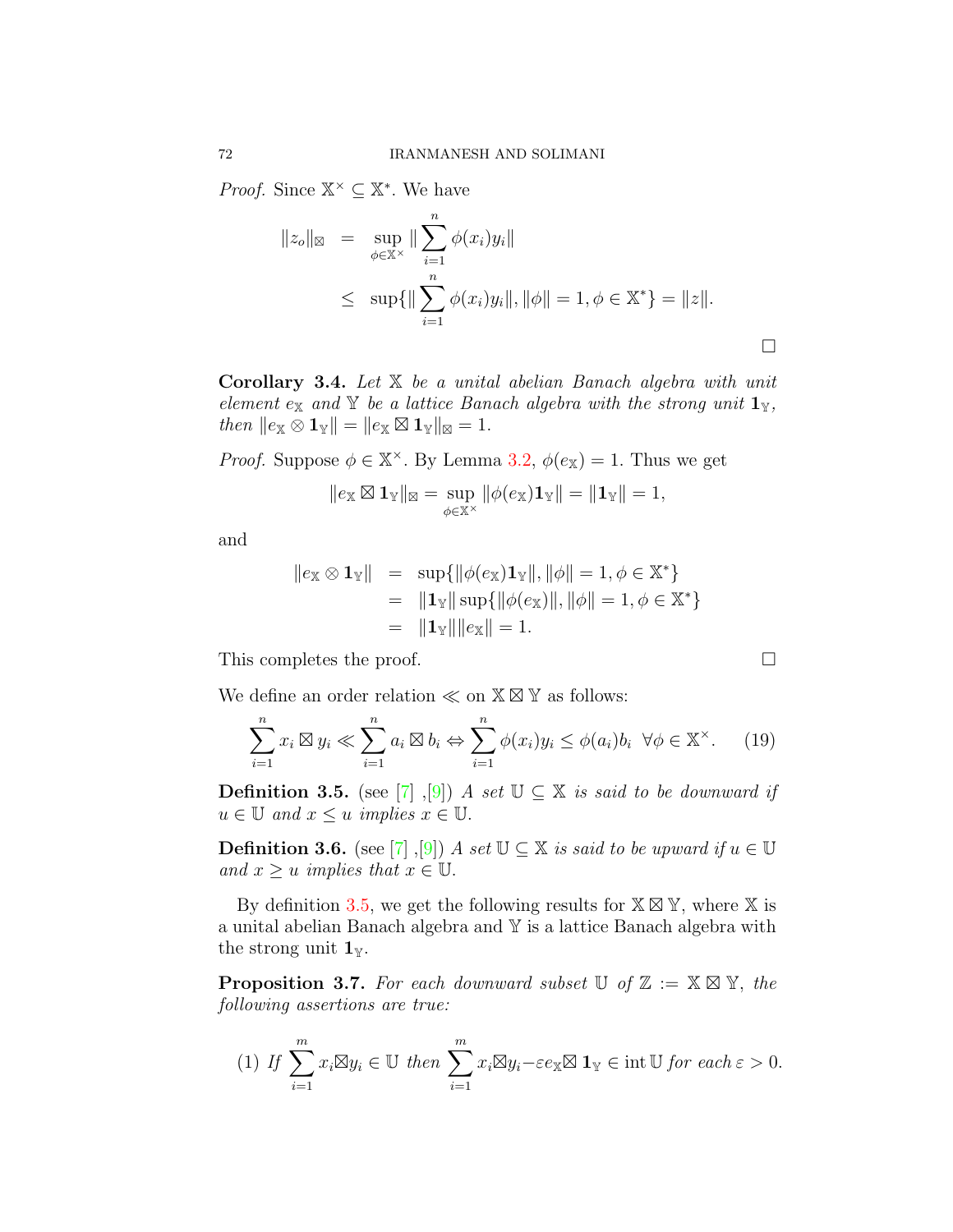$$
(2) \text{int } \mathbb{U} = \{ \sum_{i=1}^{m} a_i \boxtimes b_i \in \mathbb{Z} : \sum_{i=1}^{m} a_i \boxtimes b_i + \varepsilon e_{\mathbb{X}} \boxtimes \mathbf{1}_{\mathbb{Y}} \in \mathbb{U} \text{ for some } \varepsilon > 0 \}.
$$

*Proof.* (1). Let  $\varepsilon > 0$  be given and  $\sum_{i=1}^{m} x_i \boxtimes y_i \in \mathbb{U}$ . Then it is clear that  $\sum_{i=1}^{m} x_i \boxtimes y_i - \varepsilon e_{\mathbb{X}} \boxtimes \mathbf{I}_{\mathbb{Y}}$  is an element of  $\mathbb{X} \boxtimes \mathbb{Y}$ . Consider  $\mathcal{N}$  be an open neighborhood of  $\sum_{i=1}^{m} x_i \boxtimes y_i - \varepsilon e_{\mathbb{X}} \boxtimes \mathbf{1}_{\mathbb{Y}}$ , thus :

$$
\mathcal{N} = \{\sum_{i=1}^n a_i \boxtimes b_i \in \mathbb{X} \boxtimes \mathbb{Y} : \|\sum_{i=1}^n a_i \boxtimes b_i - (\sum_{i=1}^m x_i \boxtimes y_i - \varepsilon e_{\mathbb{X}} \boxtimes \mathbf{1}_{\mathbb{Y}})\|_{\boxtimes} < \varepsilon\}.
$$

Now by  $(6)$  $(6)$  and  $(17)$  $(17)$ , we have

$$
\left|\sum_{i=1}^n \phi(a_i)b_i - \left(\sum_{i=1}^m \phi(x_i)y_i - \varepsilon \mathbf{1}_{\mathbb{Y}}\right)\right| \leq \varepsilon \mathbf{1}_{\mathbb{Y}} \quad (\forall \phi \in \mathbb{X}^\times),
$$

and by ([5\)](#page-2-1), we get  $\mathcal N$  is the set of all  $\sum_{i=1}^n a_i \boxtimes b_i \in \mathbb X \boxtimes \mathbb Y$  where

$$
\sum_{i=1}^m \phi(x_i) y_i - 2\varepsilon \mathbf{1}_{\mathbb{Y}} \ll \sum_{i=1}^n \phi(a_i) b_i \ll \sum_{i=1}^m \phi(x_i) y_i.
$$

By [\(19\)](#page-5-1) we have  $\sum_{i=1}^{m} a_i \boxtimes b_i \ll \sum_{i=1}^{m} x_i \boxtimes y_i$ . Since U is a downward set and  $\sum_{i=1}^m$ <br> $\sum_{i=1}^m x_i \boxtimes y_i$ *x*<sup>*i*</sup>  $\sum_{i=1}^{m} x_i \boxtimes y_i \in \mathbb{U}$ , it follows that  $\mathcal{N} \subseteq \mathbb{U}$ . This shows that  $\sum_{i=1}^{m} x_i \boxtimes y_i - \varepsilon e_{\mathbb{X}} \boxtimes \mathbf{1}_{\mathbb{Y}} \in \text{int } \mathbb{U}$ .

 $(2)$ . Let  $\sum_{i=1}^m x_i \boxtimes y_i \in \text{int } \mathbb{U}$ . Then there exists  $\varepsilon_0 > 0$  such that the closed ball  $B(\sum_{i=1}^m x_i \boxtimes y_i, \varepsilon_0)$  is a subset of U. In view of [\(17](#page-4-1)) and [\(5](#page-2-1)), we get  $\sum_{i=1}^{m} x_i \boxtimes y_i + \varepsilon_0 e_{\mathbb{X}} \boxtimes \mathbf{1}_{\mathbb{Y}} \in \mathbb{U}$ .

Conversely, if there exists  $\varepsilon > 0$  such that  $\sum_{i=1}^{m} x_i \boxtimes y_i + \varepsilon e_{\mathbb{X}} \boxtimes \mathbf{1}_{\mathbb{Y}} \in \mathbb{U}$ , by part  $(1)$ ,  $\sum_{i=1}^{m} x_i \boxtimes y_i = (\sum_{i=1}^{m} x_i \boxtimes y_i + \varepsilon e_{\mathbb{X}} \boxtimes \mathbf{1}_{\mathbb{Y}} - \varepsilon e_{\mathbb{X}} \boxtimes \mathbf{1}_{\mathbb{Y}}) \in \text{int } \mathbb{U}$ , which completes the proof.  $\Box$ 

<span id="page-6-0"></span>**Corollary 3.8.** *Let* U *be a downward subset of* X ⊠ Y*. Then* U *is proximinal in*  $X \boxtimes Y$ .

*Proof.* For an arbitrary element  $\sum_{i=1}^{m} x_i \boxtimes y_i$  of  $\mathbb{X} \boxtimes \mathbb{Y} \backslash U$ , we get:

$$
r = d(\sum_{i=1}^{m} x_i \boxtimes y_i, \mathbb{U}) = \inf_{\sum_{i=1}^{n} u_i \boxtimes v_i \in \mathbb{U}} || \sum_{i=1}^{m} x_i \boxtimes y_i - \sum_{i=1}^{n} u_i \boxtimes v_i ||_{\mathbb{X}}.
$$

This implies for  $\varepsilon > 0$ , there exists an element  $\sum_{i=1}^{n} u_i^{\varepsilon} \boxtimes v_i^{\varepsilon}$  of U such that  $\|\sum_{i=1}^m x_i \boxtimes y_i - \sum_{i=1}^n u_i^{\varepsilon} \boxtimes v_i^{\varepsilon}\|_{\boxtimes} < r + \varepsilon$ . Then by [\(17](#page-4-1)) we get

$$
\left|\sum_{i=1}^m \phi(x_i)y_i - \sum_{i=1}^n \phi(u_i^{\varepsilon})v_i^{\varepsilon}\right| \leq (\varepsilon + r)\mathbf{1}_{\mathbb{Y}} \quad (\forall \phi \in \mathbb{X}^{\times}).
$$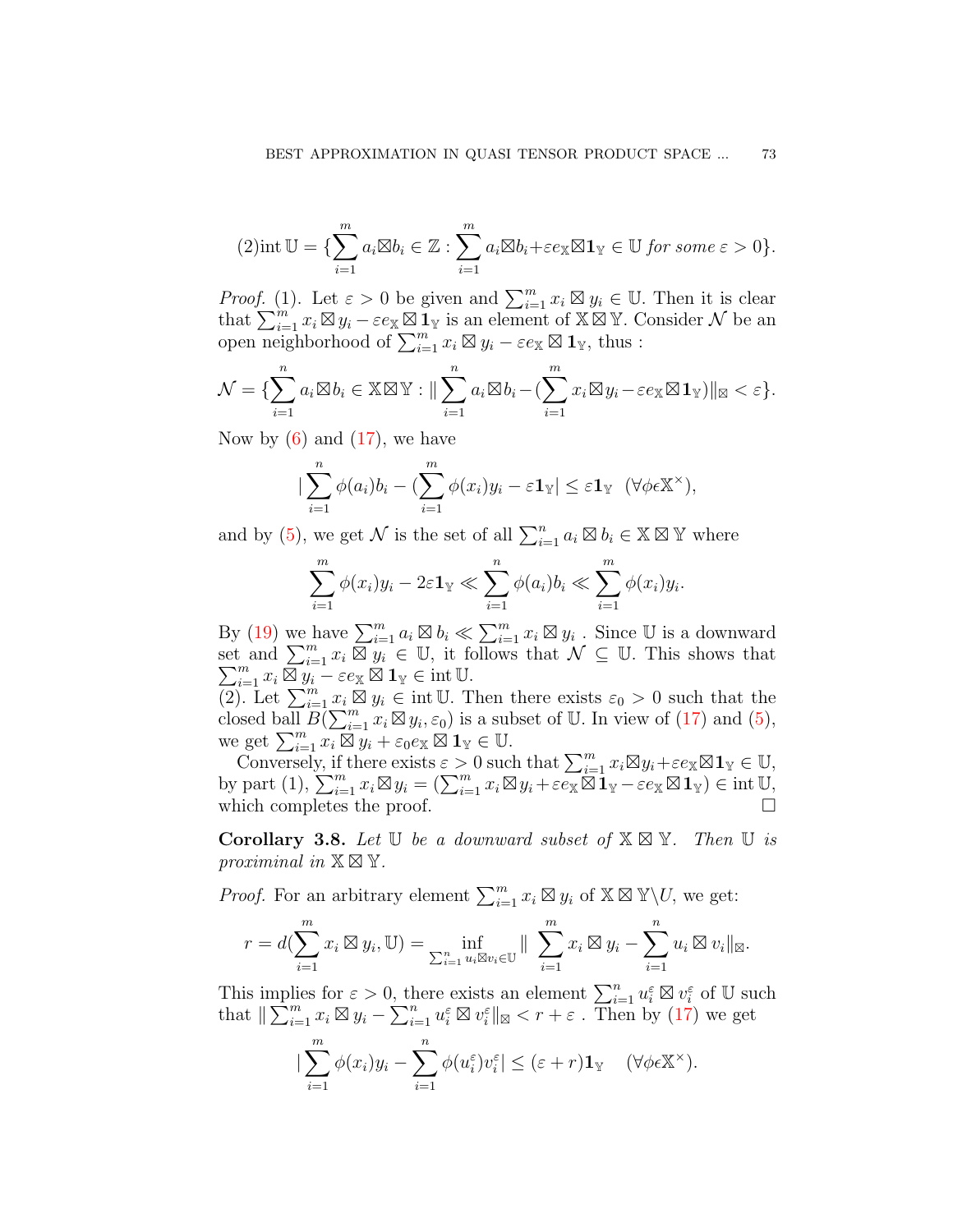Therefore by ([5\)](#page-2-1) we get

<span id="page-7-0"></span>
$$
-(r+\varepsilon)\mathbf{1}_{\mathbb{Y}} \leq \sum_{i=1}^{n} \phi(u_i^{\varepsilon})v_i^{\varepsilon} - \sum_{i=1}^{m} \phi(x_i)y_i \leq (r+\varepsilon)\mathbf{1}_{\mathbb{Y}}.
$$
 (20)

Let  $\sum_{i=1}^{m+1} u_i^0 \boxtimes v_i^0 = \sum_{i=1}^m x_i \boxtimes y_i - re_{\mathbb{X}} \boxtimes \mathbf{1}_{\mathbb{Y}}$ , then, we have

<span id="page-7-1"></span>
$$
\|\sum_{i=1}^{m} x_i \boxtimes y_i - \sum_{i=1}^{m+1} u_i^0 \boxtimes v_i^0\| = r = d(\sum_{i=1}^{m} x_i \boxtimes y_i, \mathbb{U}) \tag{21}
$$

and so by  $(19)$ , and  $(20)$  $(20)$  we have

$$
\sum_{i=1}^{m+1} u_i^0 \boxtimes v_i^0 - \varepsilon e_{\mathbb{X}} \boxtimes \mathbf{1}_{\mathbb{Y}} = \sum_{i=1}^m x_i \boxtimes y_i - (r + \varepsilon) e_{\mathbb{X}} \boxtimes \mathbf{1}_{\mathbb{Y}} \ll \sum_{i=1}^n u_i^{\varepsilon} \boxtimes v_i^{\varepsilon} \tag{22}
$$

As U is a downward set and  $\sum_{i=1}^{n} u_i^{\varepsilon} \boxtimes v_i^{\varepsilon} \in \mathbb{U}$ ; for each  $\varepsilon > 0$ , we get

$$
\sum_{i=1}^{m+1} u_i^0 \boxtimes v_i^0 - \varepsilon e_{\mathbb{X}} \boxtimes \mathbf{1}_{\mathbb{Y}} \in \mathbb{U}.
$$

Since  $\mathbb{U}$  is closed, we have  $\sum_{i=1}^{m+1} u_i^0 \boxtimes v_i^0 \in \mathbb{U}$ , and so by [\(21](#page-7-1)) and [\(3](#page-1-0)) we get

$$
\sum_{i=1}^{m+1} u_i^0 \boxtimes v_i^0 \in \mathbf{P}_{\mathbb{U}}\left(\sum_{i=1}^m x_i \boxtimes y_i\right).
$$

This shows that  $\mathbb U$  is proximinal.

<span id="page-7-2"></span> $\sum_{i=1}^{m} x_i \boxtimes y_i \in \mathbb{Z} \setminus \mathbb{U}$ , there exists the least element  $z_0 = \min \mathbf{P}_{\mathbb{U}}(\sum_{i=1}^{m} x_i \boxtimes y_i)$ **Proposition 3.9.** *Let*  $\mathbb{U} \subset \mathbb{Z} := \mathbb{X} \mathbb{X} \mathbb{Y}$  *be a closed downward set, then if*  $\overline{y_i}$  of the set  $\mathbf{P}_{\text{U}}(\sum_{i=1}^m x_i \boxtimes y_i)$ ; namely,  $z_0 = \sum_{i=1}^m x_i \boxtimes y_i - r e_{\text{X}} \boxtimes \mathbf{1}_{\text{Y}}$ ; *where*  $r := d(\sum_{i=1}^{m} x_i \boxtimes y_i, \mathbb{U}).$ 

*Proof.* If  $\sum_{i=1}^{m} x_i \boxtimes y_i \in \mathbb{U}$ , the result holds. Let  $\sum_{i=1}^{m} x_i \boxtimes y_i \in \mathbb{Z} \backslash \mathbb{U}$ and  $z_0 = \sum_{i=1}^{m} x_i \boxtimes y_i - r e_{\mathbb{X}} \boxtimes \mathbf{1}_{\mathbb{Y}}$ . Then by the proof of Corollary [3.8](#page-6-0), we have  $z_0 \in \mathbf{P}_{\mathbb{U}}^{n}(\sum_{i=1}^m x_i \boxtimes y_i)$ . Thus by equality  $\|\sum_{i=1}^m x_i \boxtimes y_i - z_0\| = r$ and applying  $(17)$  $(17)$ ,  $(5)$  $(5)$ , we get  $z \ge z_0$  for each  $z \in B(\sum_{i=1}^m x_i \boxtimes y_i, r)$ . Thus  $z_0$  is the least element of the closed ball  $B(\sum_{i=1}^m x_i \boxtimes y_i; r)$ . Now Let  $z \in \mathbf{P}_{\mathbb{U}}(\sum_{i=1}^{m} x_i \boxtimes y_i)$ . Then we have  $\|\sum_{i=1}^{m} x_i \boxtimes y_i - z\|_{\mathbb{X}} = r$ , and so  $z' \in B(\sum_{i=1}^{m} x_i \boxtimes y_i, r)$ . Therefore  $z' \ge z_0$ . Hence  $z_0$  is the least element of the set  $\mathbf{P}_{\mathbb{U}}(\sum_{i=1}^{m} x_i \boxtimes y_i)$ .

**Corollary 3.10.** *Let* U *be a closed downward subset of* X ⊠ Y *and*  $\sum_{i=1}^{m} x_i \boxtimes y_i$  *be an element of*  $Z \setminus \mathbb{U}$ *. Then* 

$$
d(\sum_{i=1}^{m} x_i \boxtimes y_i, \mathbb{U}) = \min\{\lambda \geq 0 | \sum_{i=1}^{m} x_i \boxtimes y_i - \lambda e_{\mathbb{X}} \boxtimes \mathbf{1}_{\mathbb{Y}} \in \mathbb{U}\}.
$$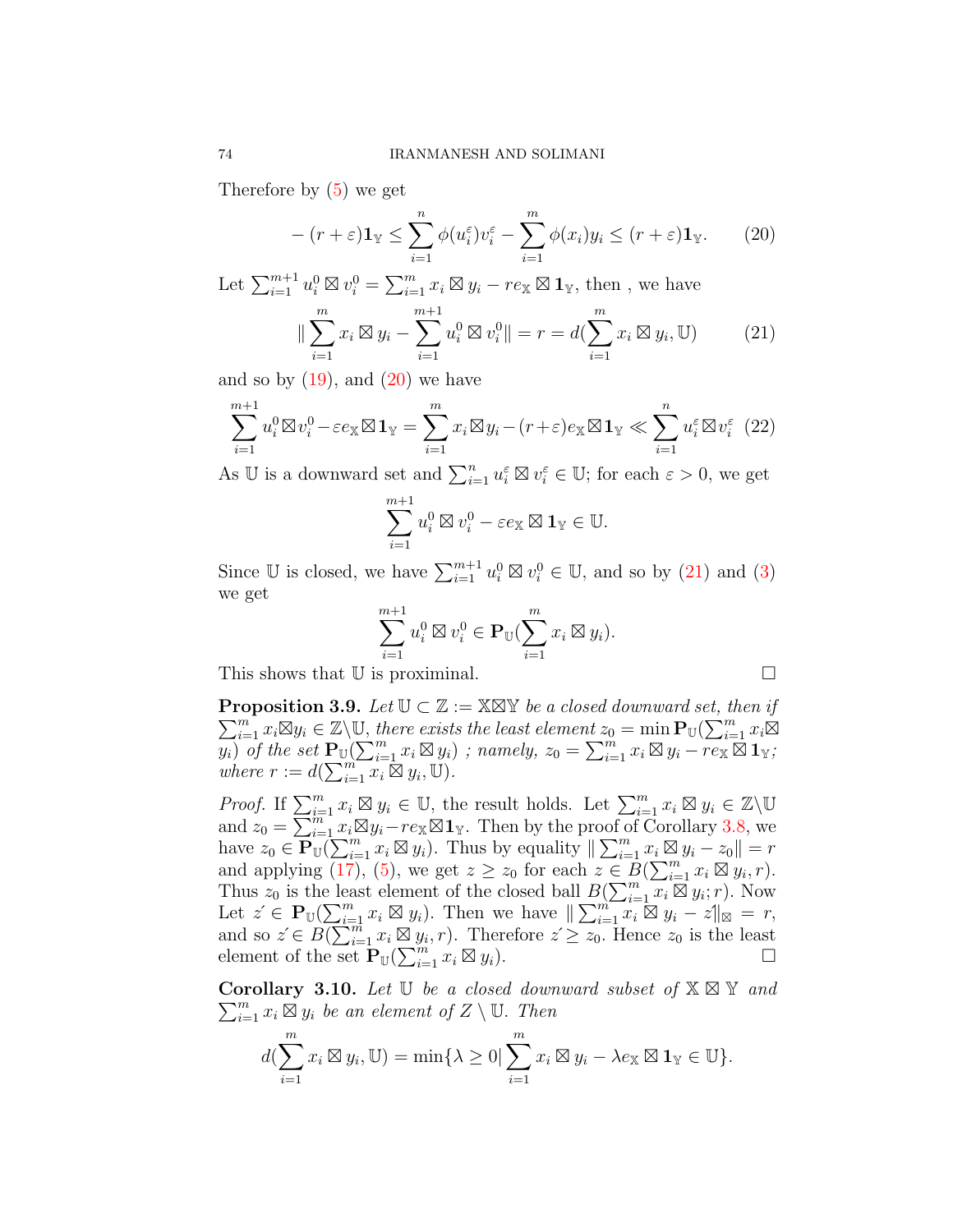*Proof.* Assume that  $A = {\lambda | \lambda \geq 0, \sum_{i=1}^{m} x_i \boxtimes y_i - \lambda e_{\mathbb{X}} \boxtimes \mathbf{1}_{\mathbb{Y}} \in \mathbb{U}}.$  If  $x := \sum_{i=1}^{m} x_i \boxtimes y_i \in \mathbb{U}$  then we get  $(\sum_{i=1}^{m} x_i \boxtimes y_i - 0 e_{\mathbb{X}} \boxtimes \mathbf{1}_{\mathbb{Y}}) \in \mathbb{U}$  and so  $\min A = 0 = d(\sum_{i=1}^{m} x_i \boxtimes y_i, \mathbb{U}).$ Now let  $x \notin \mathbb{U}$  then  $r = d(\sum_{i=1}^{m} x_i \boxtimes y_i)$ ∑  $\lim_{i=1}^m x_i \not\in \mathbb{U}$  then  $r = d(\sum_{i=1}^m x_i \boxtimes y_i; \mathbb{U}) > 0$ . Let  $\lambda > 0$  be such that  $\lim_{i=1}^m x_i \boxtimes y_i - \lambda e_{\mathbb{X}} \boxtimes \mathbf{1}_{\mathbb{Y}} \in \mathbb{U}$ . Thus we have  $\lambda = ||x - (x - \lambda e_{\mathbb{X}} \boxtimes \mathbf{1}_{\mathbb{Y}})||_{\mathbb{X}} \geq d(x; \mathbb{U}) = r.$ 

By Proposition [3.9,](#page-7-2) we have  $\sum_{i=1}^{m} x_i \boxtimes y_i - r e_{\mathbb{X}} \boxtimes \mathbf{1}_{\mathbb{Y}} \in \mathbb{U}$ , and therefore  $r \in A$ . Hence min  $A = r$ , which completes the proof. □

## 4. Im-quasi downward sets in direct sum of lattice normed spaces with applications

Now let *I* be a finite set of indices, and  $(\mathbb{X}_i)_{i \in I}$  be a collection of lattice normed spaces with the strong unit  $\mathbf{1}_i$ , we use the notation  $\sum_{i \in I} \mathbb{X}_i$  for direct sum of lattice normed spaces  $\mathbb{X}_i$ . Also for each  $x, y \in \sum_{i \in I} \mathbb{X}_i$ , we define

$$
x + y := (x_i + y_i)_{i \in I},
$$

where  $x = (x_i)_{i \in I}$ ,  $y = (y_i)_{i \in I}$ . If  $(\mathbb{X}_i, \|\cdot\|_i)_{i \in I}$  be a collection of lattice normed spaces, we define a norm  $||.||$ , on the space  $\sum_{i \in I} \mathbb{X}_i$  as follows:

<span id="page-8-0"></span>
$$
||x|| := \max_{i \in I} ||x_i||_i \quad \text{for each} \quad x \in \sum_{i \in I} \mathbb{X}_i. \tag{23}
$$

We use the notation  $\mathbf{1}_{\bigoplus}$  for vector  $y = (\mathbf{1}_i)_{i \in I} \in \sum_i$ *i∈I* X*i ,* and define a partial ordered relation on the direct sum of lattice normed spaces  $\mathbb{X}_i$ , as follows: For each  $x, y$  in  $\sum$ *i∈I* X*i ,*

<span id="page-8-1"></span>
$$
x \le y \Leftrightarrow x_i \le y_i \ (\forall i \in I). \tag{24}
$$

Let  $I_m = \{i_1, i_2, \ldots, i_m\}$  be an arbitrarily subset of *I* and  $x = (x_i)_{i \in I}$ be an arbitrary element of  $\sum_{i \in I} \mathbb{X}_i$ . We define the following useful sets:

$$
(\sum_{i\in I}\mathbb{X}_i)_{x}^{I_m}:=\left\{y=(y_i)_{i\in I}\in\sum_{i\in I}\mathbb{X}_i\right\}
$$

where

$$
\begin{cases} x_i \ge y_i & \text{if } i \in I_m \\ x_i \le y_i & \text{if } i \notin I_m \end{cases}
$$

and

$$
(co \sum_{i \in I} \mathbb{X}_i)_{x}^{I_m} := \{ y = (y_i)_{i \in I} \in \sum_{i \in I} \mathbb{X}_i \}
$$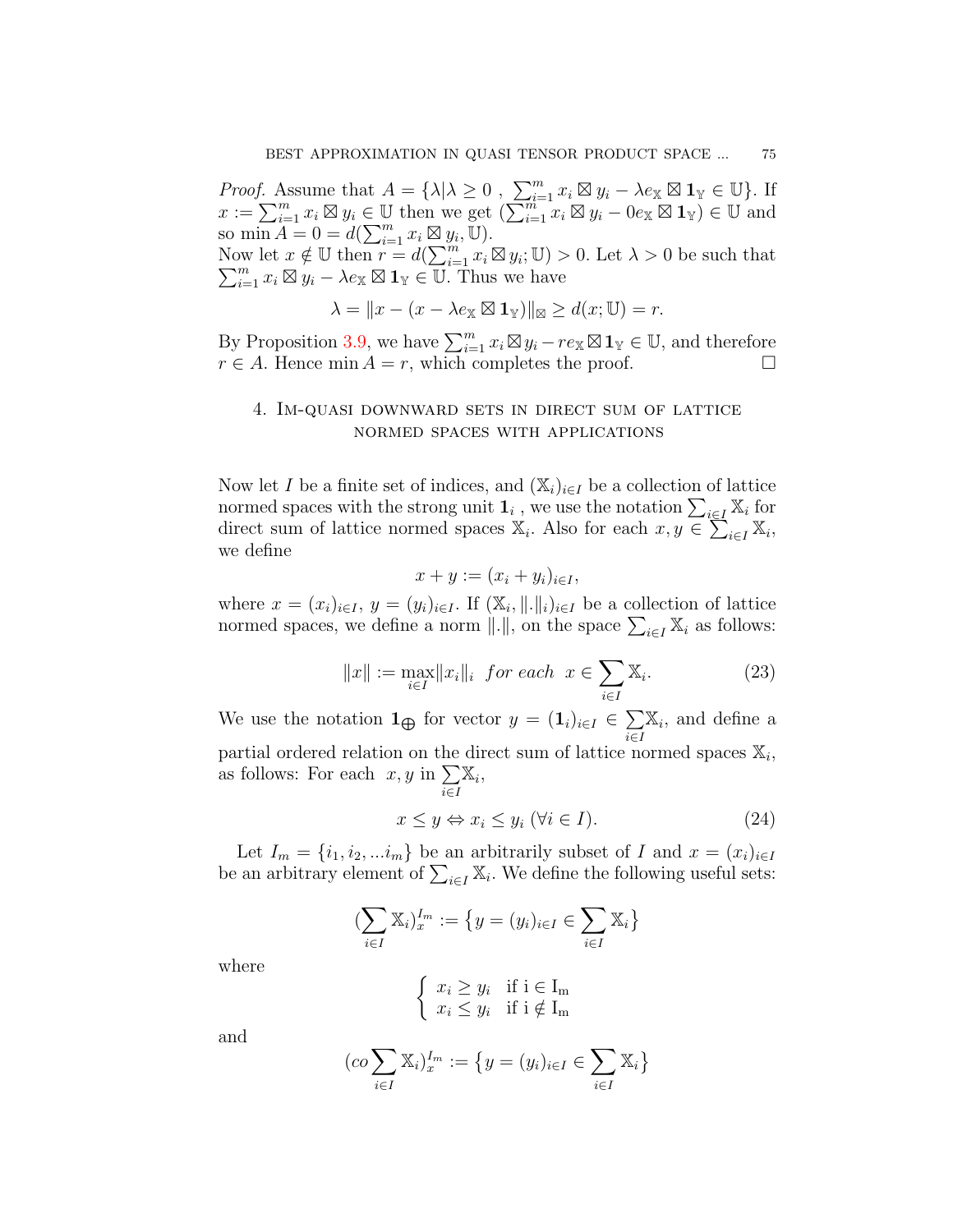where

$$
\left\{\n \begin{array}{ll}\n x_i \leq y_i & \text{if } i \in I_m \\
x_i \geq y_i & \text{if } i \notin I_m\n \end{array}\n \right\},
$$

and define

$$
((\sum_{i\in I} \mathbb{X}_i)^{I_m}_x)_+ := (\sum_{i\in I} \mathbb{X}_i)_+ \bigcap (\sum_{i\in I} \mathbb{X}_i)^{I_m}_x,
$$

where  $(\sum_{i \in I} \mathbb{X}_i)_+ = \{y | y = (y_i)_{i \in I} \in \sum_{i \in I} \mathbb{X}_i : y_i \ge 0 \ (\forall i \in I) \}.$  We use the notation  $\mathbf{1}_{\bigoplus}^{I_m}$  for the vector  $y = (y_i)_{i \in I}$  where

$$
y_i = \begin{cases} 1 & \text{if } i \in I_m \\ -1 & \text{if } i \in I \setminus I_m. \end{cases}
$$
 (25)

Also we define  $coPr^{I_m}(x)$  as follows:

<span id="page-9-0"></span>
$$
(coPr^{I_m}(x))_i = \begin{cases} x_i & \text{if } i \in I_m \\ 0 & \text{if } i \in I \setminus I_m \end{cases}
$$
 (26)

**Definition 4.1.** A set  $\mathbb{U} \subseteq \sum_{i \in I} \mathbb{X}_i$  is called  $I_m$ -quasi downward if  $(\sum_{i \in I} \mathbb{X}_i)_{u}^{I_m} \subseteq \mathbb{U}$  for each  $u \in \mathbb{U}$ .

In particular, an  $I_m$ −quasi downward set  $\mathbb U$  is downward, if  $I_m = I$  and is upward, if  $I_m = \emptyset$ .

 $\sum_{i \in I} \mathbb{X}_i$ , and let  $x \in \sum_{i \in I} \mathbb{X}_i$ . Then the following assertions are true: **Proposition 4.2.** *Consider* U *as an Im−quasi downward subset of*

(1) If  $x \in \mathbb{U}$ , then  $x - \varepsilon \mathbf{1}_{\bigoplus}^{I_m} \in \text{int}\mathbb{U}$  for all  $\varepsilon > 0$ . (2)  $int\mathbb{U} = \{x \in \sum_{i \in I} \mathbb{X}_i : x + \varepsilon \mathbf{1}_{\bigoplus}^{I_m} \in \mathbb{U} \text{ for some } \varepsilon > 0\}.$ 

*Proof.* (1). Let  $\varepsilon > 0$  and  $x \in \mathbb{U}$  be given. Consider  $\mathcal N$  as an open neighborhood of  $x - \varepsilon \mathbf{1}_{\bigoplus}^{I_m}$  i.e

$$
\mathcal{N} := \{ y \in \sum_{i \in I} \mathbb{X}_i : \|y - (x - \varepsilon \mathbf{1}_{\bigoplus}^{I_m}) \| \le \varepsilon \}.
$$

Let

$$
\mathcal{N}_1 = \{ y \in \sum_{i \in I} \mathbb{X}_i : x_i - 2\varepsilon \le y_i \le x_i \ (\forall i \in I_m) \}
$$

and

$$
\mathcal{N}_2 = \{ y \in \sum_{i \in I} \mathbb{X}_i : x_i \le y_i \le x_i + 2\varepsilon \ (\forall i \in I \setminus I_m) \}.
$$

By  $(5)$  we have,

$$
\mathcal{N}=\mathcal{N}_1\cap \mathcal{N}_2.
$$

By definition of  $(\sum_{i \in I} \mathbb{X}_i)^{I_m}_u$  and that  $\mathbb{U}$  is an  $I_m$ –quasi downward set, it follows that  $\mathcal{N} \subset \mathbb{U}$ , and so  $x - \varepsilon \mathbf{1}_{\bigoplus}^{I_m} \in \text{int}\mathbb{U}$ .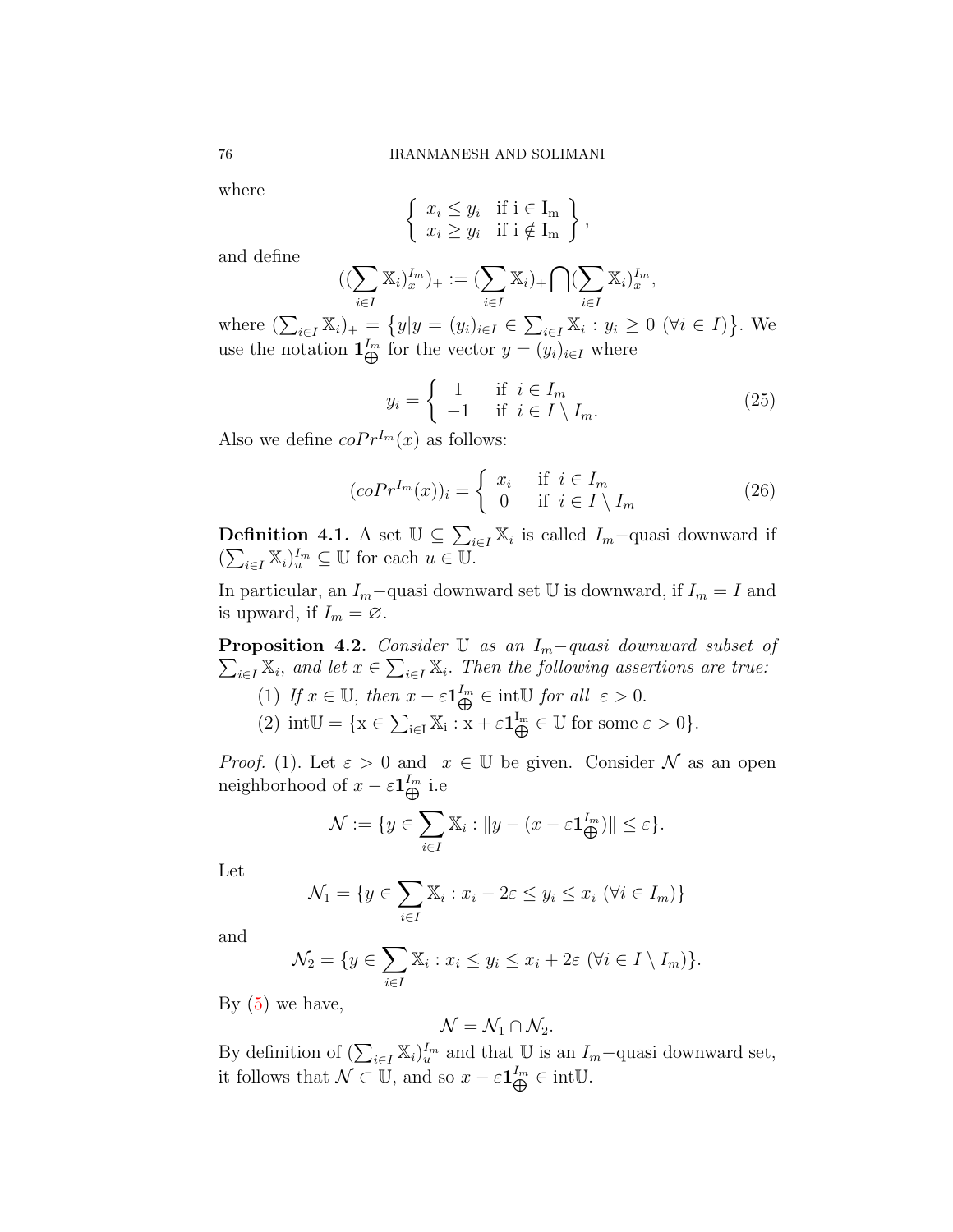(2). Let  $x \in \text{intU}$ . Then there exists  $\varepsilon_0 > 0$  such that  $B(x, \varepsilon_0) \subset U$ . In view of [\(5\)](#page-2-1), we get  $x + \varepsilon_0 \mathbf{1}_{\bigoplus}^{I_m} \in \mathbb{U}$ .

Conversely, suppose that there exists  $\varepsilon > 0$  such that  $x + \varepsilon \mathbf{1}_{\bigoplus}^{I_m} \in \mathbb{U}$ . By part (1) we have  $x = (x + \varepsilon \mathbf{1}_{\bigoplus}^{I_m}) - \varepsilon \mathbf{1}_{\bigoplus}^{I_m} \in \text{intU}$ , which completes the proof.  $\Box$ 

<span id="page-10-1"></span>**Proposition 4.3.** *Each downward subset*  $\mathbb{U}$  *of*  $\sum_{i \in I} \mathbb{X}_i$  *is proximinal*  $in \sum_{i \in I} \mathbb{X}_i$ .

*Proof.* Let  $x_0 \in \sum_{i \in I} \mathbb{X}_i \setminus \mathbb{U}$  and,  $r = d(x_0, \mathbb{U}) = inf_{u \in \mathbb{U}} ||x_0 - u||$ , this implies, for  $\varepsilon > 0$  there exists  $u_{\varepsilon} \in \mathbb{U}$  such that  $||x_0 - u_{\varepsilon}|| < r + \varepsilon$ . Then by  $(23)$  we have

$$
||(x_0)_i - (u_\varepsilon)_i||_i \le r + \varepsilon \quad (\forall i \in I),
$$

and by ([5\)](#page-2-1) we get

<span id="page-10-0"></span>
$$
-(r+\varepsilon)\mathbf{1}_i < (u_\varepsilon)_i - (x_0)_i < (r+\varepsilon)\mathbf{1}_i, \ (\forall i \in I). \tag{27}
$$

Clearly when  $u_0 := x_0 - r \mathbf{1}_{\bigoplus}$ , we have  $||x_0 - u_0|| = r = d(x_0, \mathbb{U})$  and so by [\(27\)](#page-10-0) and [\(24\)](#page-8-1),  $u_0 = x_0 - r \mathbf{1}_{\bigoplus} - \varepsilon \mathbf{1}_{\bigoplus} \le u_{\varepsilon}$ . As U is downward and  $u_{\varepsilon} \in \mathbb{U}$ , it follows that  $u_0 = x_0 - r \mathbf{1}_{\bigoplus} - \varepsilon \mathbf{1}_{\bigoplus} \in \mathbb{U}$  and thus  $u_0 \in \mathbf{P}_{\mathbb{U}}(x_0)$ *,* i.e  $\mathbf{P}_{\mathbb{U}}(x_0) \neq \emptyset$ .

<span id="page-10-3"></span>**Corollary 4.4.** *Let*  $\mathbb{U}$  *be a closed downward subset of*  $\sum_{i \in I} \mathbb{X}_i$  *and*  $x_0 \in \sum_{i \in I} X_i \setminus \mathbb{U}$ . The least element  $u_0 = \min_{\mathbf{x}} \mathbf{P}_{\mathbb{U}}(x_0)$  of the set  $\mathbf{P}_{\mathbb{U}}(x_0)$ *exists. Where*  $u_0 = x_0 - r \mathbf{1}_{\bigoplus}$  *and*  $r := d(x_0, \mathbb{U})$ .

*Proof.* If  $x_0 \in \mathbb{U}$ , the result holds. Assume  $x_0 \in \sum_{i \in I} \mathbb{X}_i \setminus \mathbb{U}$  and  $u_0 = x_0 - r \mathbf{1}_{\bigoplus}$ . By proposition [4.3,](#page-10-1) we have  $u_0 \in \mathbf{P}_{\mathbb{U}}(x_0)$ . By applying ([23](#page-8-0)), ([5](#page-2-1)) and the equality  $||x_0 - u_0|| = r$ , we get  $y \ge x_0 - r \mathbf{1}_{\bigoplus}$  for each  $y \in B(x_0, r)$ . This implies  $u_0$  is the least element of the closed ball *B*(*x*<sub>0</sub>, *r*). Now,  $||x_0 - u|| = r$  for an arbitrary element  $u \in \mathbf{P}_U(x_0)$  and so  $u \in B(x_0, r)$ . This shows that  $u \geq u_0$ . Hence  $u_0$  is the least element of the set  $\mathbf{P}_U(x_0)$ .

In the following we define two useful maps:

$$
T_m: \sum_{i \in I} \mathbb{X}_i \to \sum_{i \in I} \mathbb{X}_i
$$

by

$$
T_m(x) = y = (y_i)_{i \in I}
$$

where:

<span id="page-10-2"></span>
$$
y_i = (\mathbf{1}_{\bigoplus}^{I_m})_i.x_i \tag{28}
$$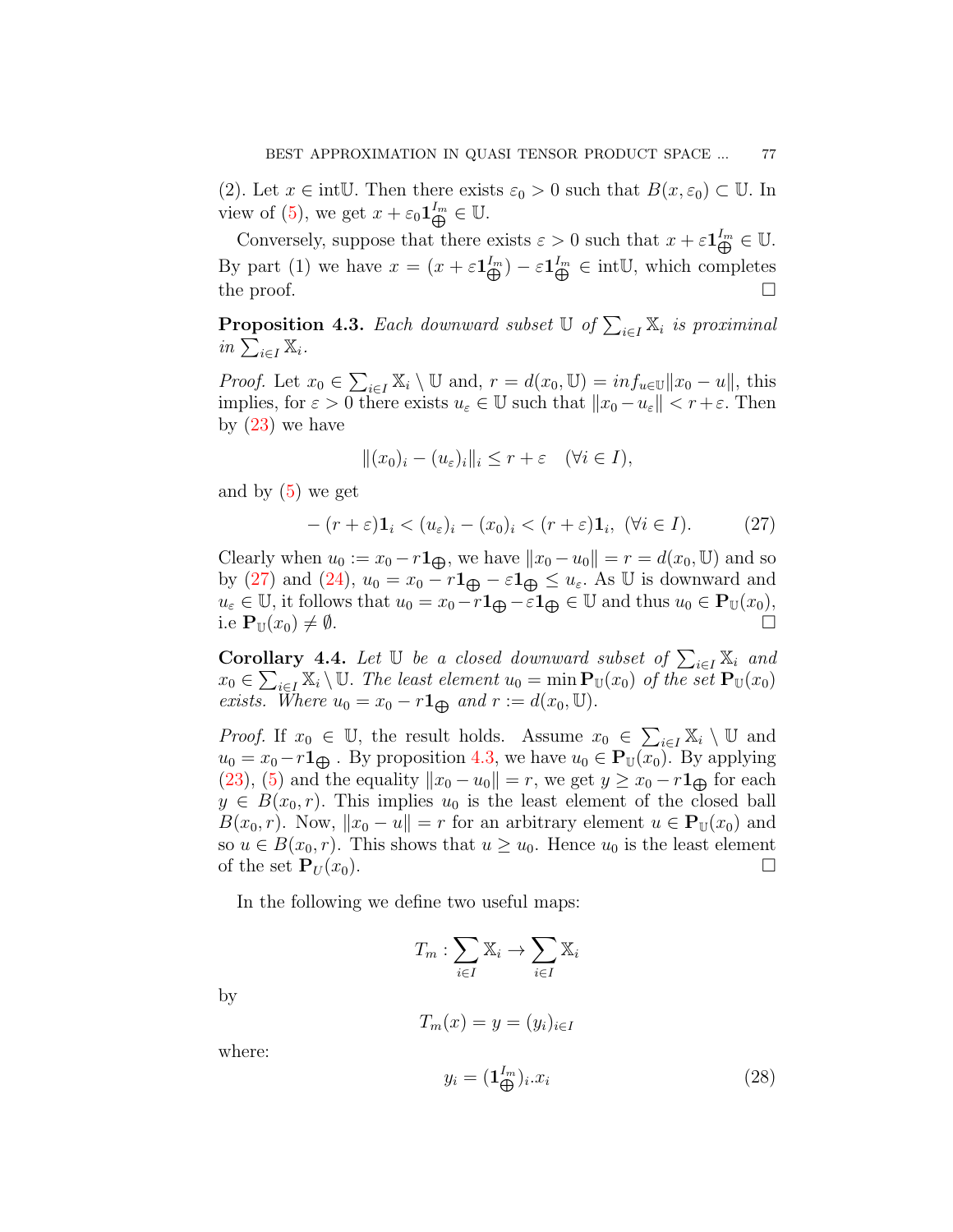and

$$
(coT)_m := \sum_{i \in I} \mathbb{X}_i \to \sum_{i \in I} \mathbb{X}_i
$$

by

$$
(coT)m(x) = z = (zi)i \in I
$$

where

<span id="page-11-0"></span>
$$
z_i = -(\mathbf{1}_{\bigoplus}^{I_m})_i.x_i \tag{29}
$$

<span id="page-11-1"></span>**Lemma 4.5.** *The maps*  $T_m$  *and*  $(c \circ T)_m$  *defined by ([28\)](#page-10-2) and ([29\)](#page-11-0) are diffeomorphism.*

*Proof.* The proof is trivial.  $\Box$ 

<span id="page-11-2"></span>**Theorem 4.6.** *Let*  $\mathbb{U} \subset \sum_{i \in I} \mathbb{X}_i$  *be an*  $I_m$ *-quasi downward set, then*  $T_m(\mathbb{U})$  *is downward, and*  $\overline{(coT)}_m(\mathbb{U})$  *is upward, where*  $T_m$  *and*  $coT_m$  *be the maps defined by ([28\)](#page-10-2) and [\(29\)](#page-11-0).*

*Proof.* By definition,  $T_m(\mathbb{U})$  is downward if and only if the hypothesis  $h \in T_m(\mathbb{U}), x \in \sum_{i \in I} \mathbb{X}_i$  and  $x \leq h$ , implies that  $x \in T_m(\mathbb{U})$ . Let  $h \in T_m(\mathbb{U})$ , By Lemma [4.5](#page-11-1) there exists  $u \in \mathbb{U}$  such that  $T_m(u) = h$ . As  $x \leq h$  then for each  $i \in I$ ,  $x_i \leq h_i$ . Then by [\(28](#page-10-2)) we have  $x_i \leq u_i$ if  $i \in I_m$  and  $-x_i \ge u_i$  if  $i \in I \setminus I_m$ . As  $u \in \mathbb{U}$  and  $\mathbb{U}$  is  $I_m$ −quasi downward, we conclude  $w = (w_i)_{i \in I} \in \mathbb{U}$ , where  $(w_i)_{i \in I}$  is defined by  $w_i = (\mathbf{1}_{\bigoplus}^{I_m})_i.x_i$ . Then  $T_m(\mathbb{U})$  is downward since  $x = T_m(w) \in T_m(\mathbb{U})$ . Similarly  $(coT)_m(\mathbb{U})$  is downward. This completes the proof.  $\Box$ 

**Definition 4.7.** *A set*  $U \subset \sum_{i \in I} \mathbb{X}_i$  *is called*  $I_m$ −*quasi upward if its compliment be an Im−quasi downward.*  $(i.e., (co \sum_{i \in I} \mathbb{X}_i)_{u}^{In} \subseteq U; for all u \in \mathbb{U})$ 

Now by ([28](#page-10-2)) and [\(29\)](#page-11-0) we conclude the following proposition:

<span id="page-11-3"></span>**Proposition 4.8.** *Consider*  $\mathbb{U}$  *as a subset of*  $\sum_{i \in I} \mathbb{X}_i$  *which is closed*  $I_m$ *−quasi downward or*  $I_m$ *−quasi upward set and*  $x \in \sum_{i \in I} X_i$ . Set  $r := d(x, \mathbb{U}), r' := d(T_m(x), T_m(\mathbb{U})), r'' := d((coT)_m(x), (coT)_m(\mathbb{U})),$ *then*  $r = r' = r''$ .

*Proof.*

$$
||T_m(x) - T_m(\mathbb{U})|| = \max_{i \in I} ||(T_m(x))_i - (T_m(u))_i||_i
$$
  
= 
$$
\max \{ \max_{i \in I_m} ||x_i - u_i||_i, \max_{i \in I \setminus I_m} ||u_i - x_i||_i \}
$$
  
= 
$$
\max_{i \in I} ||x_i - u_i||_i = ||x - u||.
$$

By taking infimum we get  $r = r'$ . Similarly  $r = r''$ . This completes the proof.  $\Box$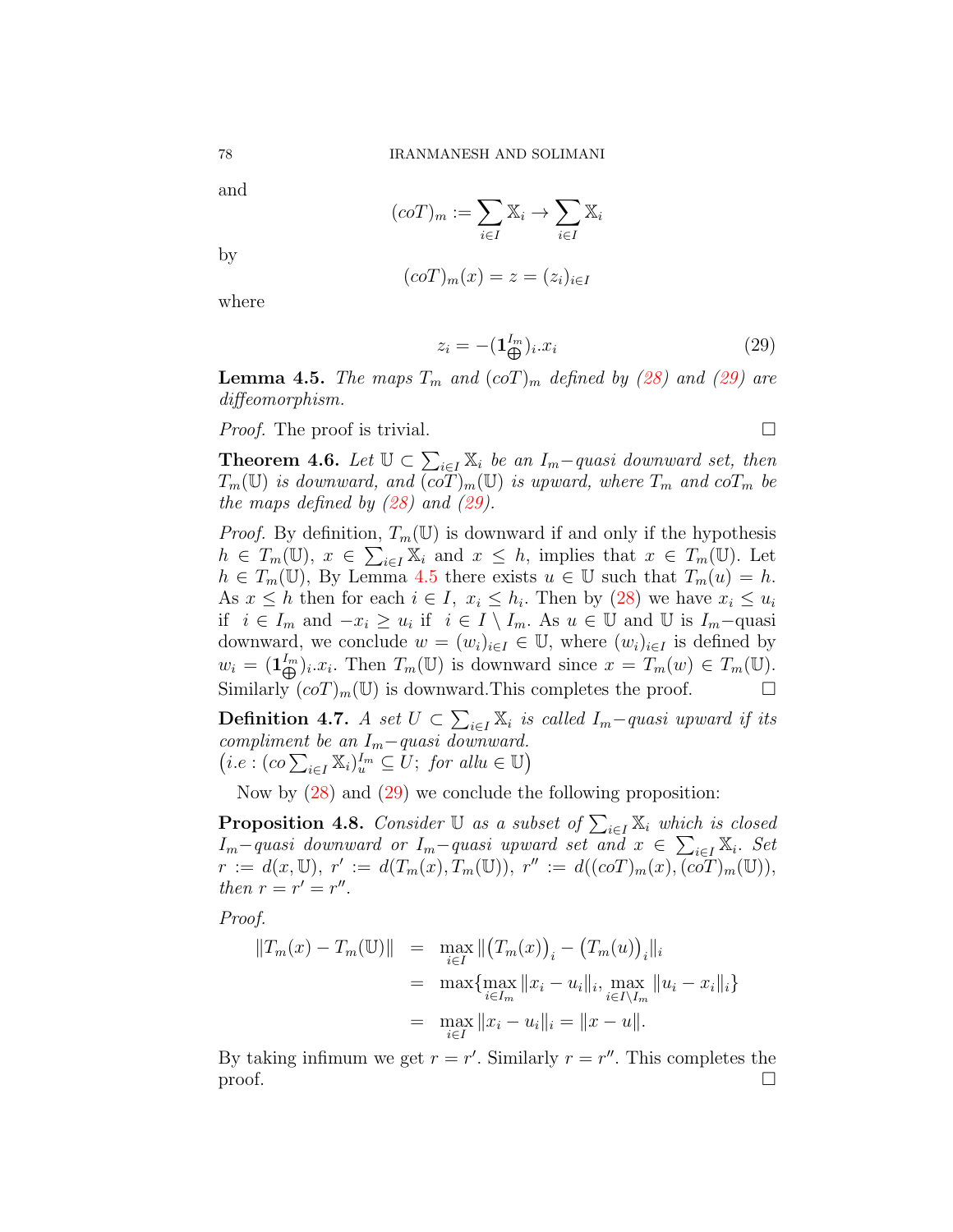<span id="page-12-0"></span>**Proposition 4.9.** *Consider*  $\mathbb{U} \subset \sum_{i \in I} \mathbb{X}_i$  *as a closed*  $I_m$ *-quasi down*ward set,  $x \in \sum_{i \in I} \mathbb{X}_i$  and  $r := d(x, \mathbb{U})$ . Then  $u_m = x - r \mathbf{1}_{\bigoplus}^{I_m} \in \mathbf{P}_{\mathbb{U}}(x)$ .

*Proof.* Let  $x \in \sum_{i \in I} X_i$ . By Theorem [4.6](#page-11-2),  $T_m(\mathbb{U})$  is a downward set. Hence by Corollary [4.4](#page-10-3)  $w_0 = \min \mathbf{P}_{T_m(\mathbb{U})}(T_m(x))$  exists and thus we get  $w_0 = T_m(x) - r \mathbf{1}_{\bigoplus}$ . Thus we get  $u_m = T_m^{-1}(w_0) \in \mathbf{P}_{\mathbb{U}}(x)$ .  $\Box$ 

**Proposition 4.10.** Consider  $\mathbb{U}$  as a closed  $I_m$ −quasi downward subset of  $\sum_{i\in I} X_i$ . Let  $x \in \sum_{i\in I} X_i$  and  $T_m$  as in ([28](#page-10-2)). Then the following assertions are true:

- *i*)  $\mathbf{P}_{\mathbb{U}}(x) = \{u \in \mathbb{U} : T_m(u) \in \mathbf{P}_{T_m(\mathbb{U})}(T_m(x))\}.$
- $i$ *i*)  $d(x, \mathbb{U}) = \min\{\lambda \geq 0 : T_m(x) \lambda \mathbf{1}_{\bigoplus} \in T_m(\mathbb{U})\}.$

*Proof.* (*i*) It follows from Lemma [4.5](#page-11-1) and Proposition [4.8.](#page-11-3) (*ii*) It follows from Propositions [4.8](#page-11-3) and [4.9](#page-12-0).  $\Box$ 

# 5. The relation of Positive *Im−*quasi Downward sets and *I*<sup>*m*</sup>−QUASI DOWNWARD SETS

**Definition 5.1.** *A set*  $\mathbb{V} \subseteq (\sum_{i \in I} \mathbb{X}_i)_+$  *is called a positive*  $I_m$ *-quasi downward if*  $(\sum_{i \in I} \mathbb{X}_i)_{v}^{I_m}$   $)_{+} \subseteq \mathbb{V}$  *for each*  $v \in \mathbb{V}$ *.* 

Downward hull of a positive  $I_m$ −quasi downward set  $\mathbb{V} \subset (\sum_{i \in I} \mathbb{X}_i)_+$ is defined as follows:

**Definition 5.2.** *Let*  $\mathbb{V} \subset (\sum_{i \in I} \mathbb{X}_i)_+$  *be a positive*  $I_m$ −*quasi downward set. The intersection of all Im−quasi downward sets which contains* V *is an Im−quasi downward set, which is called Im−quasi downward hull of* V *and denoted by* V*∗.*

In the following we see some properties of *Im−*quasi downward hull of a positive *Im−*quasi downward set :

**Proposition 5.3.** *Let*  $\mathbb{V}_*$  *be*  $I_m$ *−quasi downward hull of*  $\mathbb{V} \subset (\sum_{i \in I} \mathbb{X}_i)_+,$ *then*

 $(1)$   $\mathbb{V}_* = \{ x \in \sum_{i \in I} \mathbb{X}_i : coP^{I_m}(x) \in \mathbb{V} \text{ and } x^+ \in \mathbb{V} \},$  $(2) \mathbb{V} = \mathbb{V}_* \bigcap (\sum_{i \in I} \mathbb{X}_i)_+.$ 

*Proof.* Let  $A = \{x \in \sum_{i \in I} X_i : cofr^{I_m}(x) \in V, \text{ and } x^+ \in V\}$ . We first prove that *A* is  $I_m$ −quasi downward. Let  $a \in A$ , there exists  $x \in \sum_{i \in I} \mathbb{X}_i$  such that  $x_i \leq a_i$ , if  $i \in I_m$  and  $x_i \geq a_i$ , if  $i \in I \setminus I_m$ . We are going to show that  $x \in A$ . We have  $coPr^{I_m}(a)$ ,  $a^+ \in V$  since  $a \in A$ . Thus Let  $y = coPr^{I_m}(x)$ . By ([26\)](#page-9-0) we get

$$
y_i = \begin{cases} 0 & \text{if } i \in I_m \\ x_i & \text{if } i \in I \setminus I_m. \end{cases}
$$
 (30)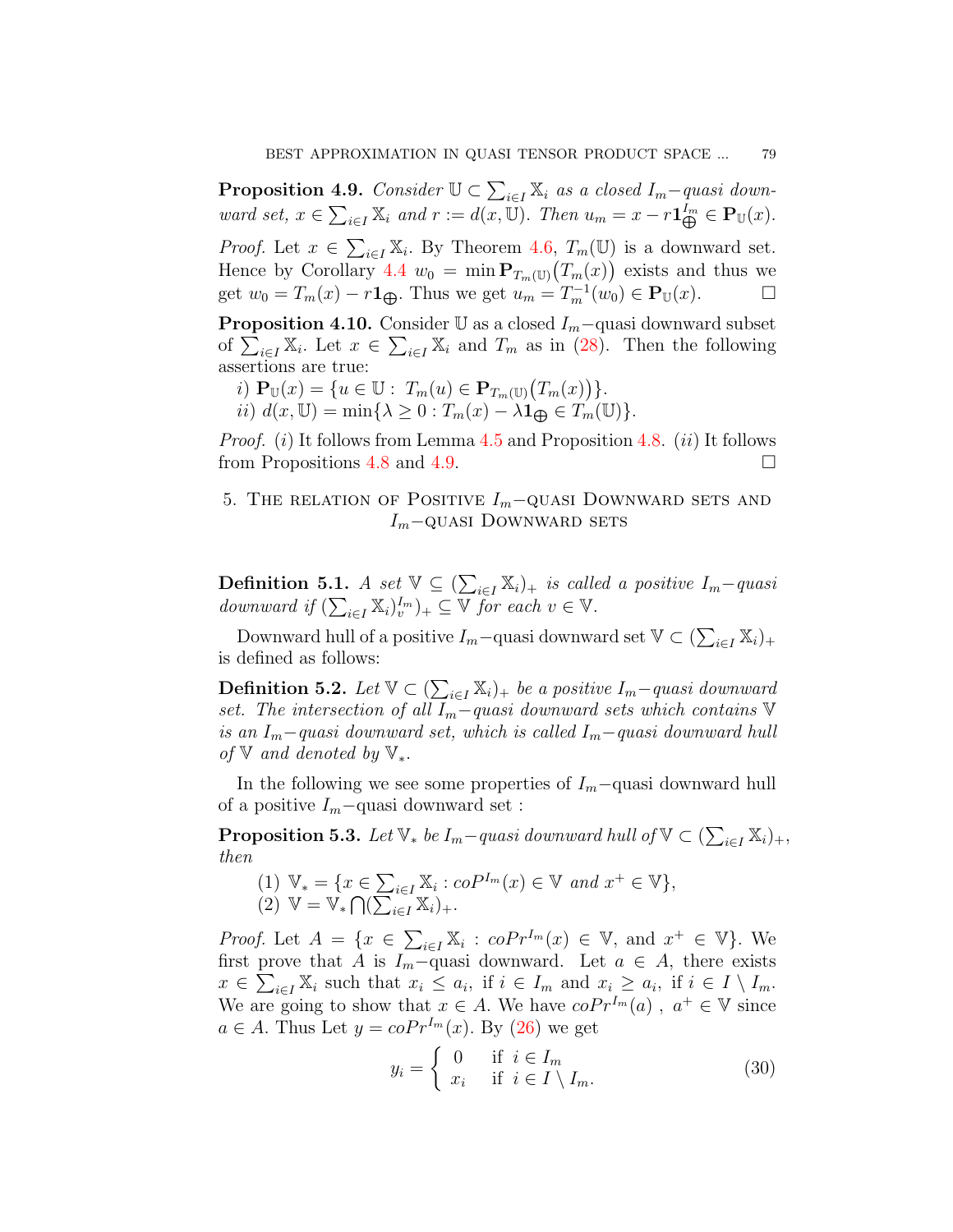On the other hand we have

$$
y_i = \begin{cases} x_i^+ \le a_i^+ & \text{if } i \in I_m \\ x_i^+ \ge a_i^+ & \text{if } i \in I \setminus I_m. \end{cases}
$$

Now we get  $x^+, y \in \mathbb{V}$  since  $\mathbb{V}$  is positive  $I_m$ –quasi downward. Thus  $x \in A$ . This shows *A* is  $I_m$ −quasi downward. As  $\mathbb{V} \subset A$ , hence  $\mathbb{V}_* \subset A$ .

Let  $x \in A$ , thus  $x^+ \in \mathbb{V}$  and  $coPr^{I_m}(x) = coPr^{I_m}(x^+)$  and  $x_i^+ \ge x_i$ for each  $i \in I$ , As  $\mathbb{V}_*$  is  $I_m$ –quasi downward, we get  $x \in \mathbb{V}_*$ . Thus *A ⊂* V*∗,* which completes the proof.

(2). It is immediately a consequence of the first part.  $\Box$ 

**Proposition 5.4.** *Let* V*<sup>∗</sup> be the closed Im−quasi downward hull of*  $V \subseteq (\sum_{i \in I} \mathbb{X}_i)_+,$  and  $x \in (\sum_{i \in I} \mathbb{X}_i)_+,$  then  $d(x, V) = d(x, \mathbb{V}_*).$ 

*Proof.* It is clear that  $\mathbb{V} \subset \mathbb{V}_*$ . For each  $v \in \mathbb{V}_*$ , we have

$$
||x - v|| = \max_{i \in I} ||x_i - v_i||_i = \max \{ \max_{i \in I_m} ||x_i - v_i||_i, \max_{i \in I \setminus I_m} ||x_i - v_i||_i \}
$$
  
\n
$$
\geq \max \{ \max_{i \in I_m} ||x_i - v_i^+||_i, \max_{i \in I \setminus I_m} ||x_i - v_i||_i \} = ||x - v^+||
$$
  
\n
$$
\geq d(x, V).
$$

Therefore  $\inf_{v \in \mathbb{V}_*} ||x - v|| = d(x, \mathbb{V}_*) \ge d(x, V)$ , which completes the proof. proof.  $\Box$ 

<span id="page-13-0"></span>**Theorem 5.5.** *Let*  $\mathbb{U}$  *be an*  $I_m$ *-quasi upward subset of*  $\sum_{i \in I} \mathbb{X}_i$ , *then*  $T_m(\mathbb{U})$  *is upward and co* $T_m(\mathbb{U})$  *is downward.* 

*Proof.* By definition,  $T_m(\mathbb{U})$  is upward if and only if  $h \in T_m(\mathbb{U})$  and  $x \in \sum_{i \in I} \mathbb{X}_i$  and  $x \geq h$  implies that  $x \in T_m(\mathbb{U})$ . Let  $h \in T_m(\mathbb{U})$ , By Lemma [4.5](#page-11-1) there exists  $u \in \mathbb{U}$  such that  $T_m(u) = h$ . As  $x \geq h$  then for each  $i \in I$ ,  $x_i \geq h_i$ . By [\(28\)](#page-10-2) we have  $x_i \geq u_i$  if  $i \in I_m$  and  $-x_i \leq u_i$ if *i* ∈ *I*  $\setminus$  *I<sub>m</sub>*. As *u* ∈ U and U is *I<sub>m</sub>−*quasi upward, we conclude  $w = (w_i)_{i \in I} \in \mathbb{U}$ , where  $(w_i)_{i \in I}$  is defined by  $w_i = (1 \cdot \mathbb{I}_{\bigoplus}^{I_m})_i \cdot x_i$ . Then  $x = T_m(w) \in T_m(\mathbb{U})$  and hence  $T_m(\mathbb{U})$  is upward. Similarly it can be shown that  $(coT)_m(\mathbb{U})$  is also downward. This completes the proof.  $\Box$ 

<span id="page-13-1"></span>**Corollary 5.6.** Let  $U \subset \sum_{i \in I} \mathbb{X}_i$  be closed  $I_m$ -quasi upward and  $x \in \sum_{i \in I} \mathbb{X}_i$ , then

$$
\mathbf{P}_{\mathbb{U}}(x) = \{ u \in \mathbb{U} : T_m(u) \in \mathbf{P}_{T_m(\mathbb{U})}(T_m(x)) \}.
$$

*Proof.* This follows by Lemma [4.5](#page-11-1) and proposition [4.8](#page-11-3).  $\Box$ 

**Proposition 5.7.** *Let*  $\mathbb{U} \subset \sum_{i \in I} \mathbb{X}_i$  *be a closed*  $I_m$ *-quasi upward set,*  $x \in \sum_{i \in I} \mathbb{X}_i$  and  $r := d(x, \mathbb{U})$  then  $u_m = x + r \mathbf{1}_{\bigoplus}^{I_m} \in \mathbf{P}_{\mathbb{U}}(x)$ .